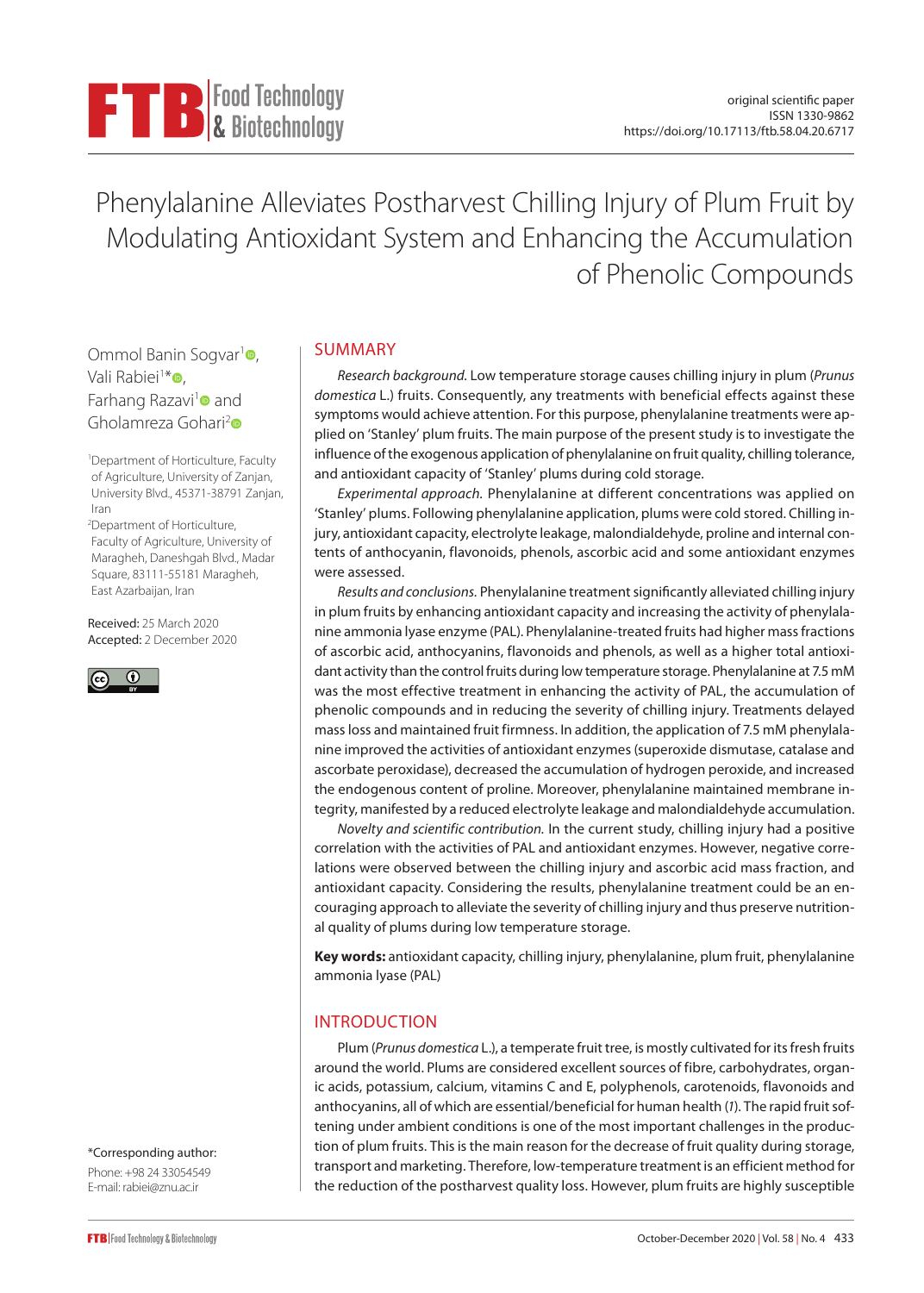to low temperatures, and the chilling injury symptoms show up as flesh browning, translucency, bleeding, and abnormal ripening when the fruits are kept at 0 or 5 °C (*2*). Thus, with the development of chilling symptoms, storage life is limited. However, cultivar, storage temperature, maturity stage and cultivation conditions affect the rate of chilling injury development in plums (*3*). Candan *et al*. (*4*) reported that the severity of chilling injury in 'Larry Ann' plums was high during cold storage.

Chilling stress triggers the accumulation of reactive oxygen species (ROS) in fruits, which can initiate lipid peroxidation and cause oxidative damage to cell membrane, chloroplasts, mitochondria and apoplast. Plants have the most effective non-enzymatic (phenolics, flavonoids, carotenoids, ascorbic acid, tocopherols, glutathione and proline) and enzymatic (catalase (CAT), superoxide dismutase (SOD), ascorbate peroxidase (APX), glutathione reductase (GR), monodehydroascorbate reductase (MDHAR) and dehydroascorbate reductase (DHAR)) antioxidant defense systems to protect cells against oxidative stress (*5*). Thus, for the improvement of antioxidant capacity and the maintenance of the quality of plum fruits during the postharvest life, suitable postharvest technologies should be considered in combination with cold storage.

Recent reports have shown that the administration of some treatments, such as salicylic acid (*6*) and oxalic acid application (*7*), hot water dipping (*8*) and nitric oxide fumigation (*9*) increase the plum quality for longer periods than cold storage alone. Phenylalanine is an aromatic amino acid used for the biosynthesis of all phenolic compounds *via* the phenylpropanoid pathway. In this pathway, phenylalanine ammonia lyase (PAL) is the first enzyme that catalyzes the conversion of phenylalanine to flavonoids, phenolics and anthocyanins. Various biotic and abiotic stresses may stimulate PAL activity, which results in the accumulation of bioactive compounds (*10*). Recently, the application of phenylalanine solution as preharvest and postharvest fruit treatments has been considered for enhancing the nutritional quality of horticultural crops. Preharvest spraying with phenylalanine improved the content of phenolic compounds, including anthocyanins and flavonoids, in grape fruits (*11*). Aghdam *et al*. (*10*) reported that phenylalanine application significantly decreased chilling injury, membrane lipid peroxidation and ROS accumulation in tomato fruits during cold storage. Moreover, in fruits treated with 0.5 mM phenylalanine, the contents of phenols and flavonoids and the PAL activity were higher than in those treated with other treatments, including control fruits. Phenylalanine-treated fruits also showed higher activities of antioxidant enzymes SOD, CAT, APX and GR, concurrent with a higher endogenous accumulation of lycopene and proline. Kumar Patel *et al*. (*12*) showed that the preharvest or postharvest treatment with phenylalanine of mango, avocado, strawberry and citrus fruits activates their natural defense responses and thus tolerance to fungal pathogens, leading to the inhibition of postharvest decay caused by different fungal pathogens. However, few reports have shown the positive potential of phenylalanine in the reduction of chilling injury and maintenance of postharvest quality in horticultural crops. Therefore, the main purpose of the present study is to investigate the influence of the exogenous application of phenylalanine on fruit quality, chilling tolerance and antioxidant capacity of 'Stanley' plums during 40 days of cold storage.

## MATERIALS AND METHODS

### *Chemicals*

The chemicals used in this study were of analytical grade. Phenylalanine, trichloroacetic acid, 2,6-dichloroindophenol, metaphosphoric acid, Folin–Ciocalteu reagent, sulfosalicylic acid, ninhydrin, proline, L-methionine, potassium iodide, riboflavin and phosphate buffer were from Merck, Darmstadt, Germany. Thiobarbituric acid, 2,2-diphenyl-1-picrylhydrazyl, gallic acid, nitroblue tetrazolium, glacial acetic acid, EDTA, bovine serum albumin, polyvinylpyrrolidone (PVP), sodium carbonate and methanol were from Sigma-Aldrich, Merck, St. Louis, MO, USA.

#### *Fruits, treatments and storage*

'Stanley' plum fruits were hand-picked at the commercial maturity stage (Brix° 12.01) from a commercial orchard in Zanjan province, Iran. Fruits were immediately transferred to the postharvest lab and graded based on the size and the absence/presence of defects. They were rinsed gently with water, dried naturally at room temperature and randomly divided into four groups: control (distilled water) and phenylalanine  $(C_9H_{11}N_1O_2)$  treatments (2.5, 5 or 7.5 mM) for 10 min at 25 °C. Fruits were then dried at room temperature for about 30 min and placed in open plastic boxes, each containing 10 plum fruits (120 fruits for each treatment). Then, all fruits were stored at 1 °C and (90±2) % RH for 40 days. Following 10, 20, 30 and 40 days of cold storage, three boxes (three replications of each treatment) for each treatment were transferred to the chamber with a controlled temperature and maintained at 25 °C for one day. A total of approx. 40 g fruit tissue was collected from 5 fruits per replication of each treatment, frozen at once in liquid nitrogen and kept at –80 °C for later biochemical measurements.

### *Fruit quality (mass loss, firmness, soluble solid content)*

The fruit mass of each sample (box) was measured at the beginning of the storage and at each sampling time. The results were expressed as the percentage loss of the initial mass. Fruit firmness was evaluated in kPa using a texture analyzer (FT011; Facchini srl, Alfonsine (Ra), Italy), fitted with an 8-mm diameter flat probe. A portable refractometer (PAL-1; Atago Co., Tokyo, Japan) was used to evaluate the soluble solid content of plum juice in °Brix.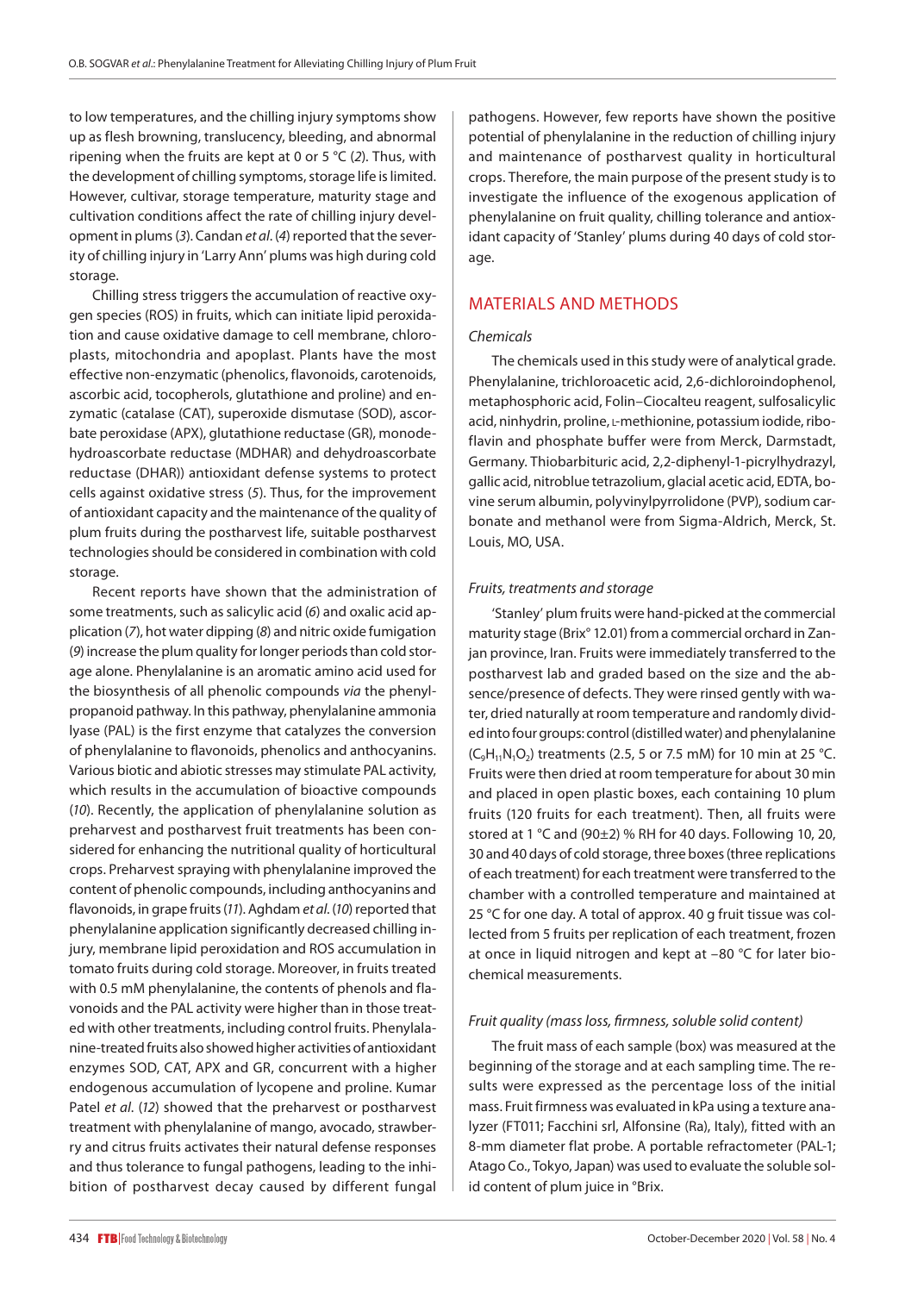### *Chilling injury and membrane integrity*

The chilling injury (CI) index was determined after the fruits were kept at 25 °C for one day. The CI symptoms were gel breakdown, flesh woolliness and flesh browning (*13*), which were assessed visually according to the following five- -stage scale: 0=none, 1=slight injury, 2=moderate injury, 3=moderately severe injury and 4=severe injury. The chilling injury index was calculated based on the following formula:

$$
CI\ index = \sum [(CI_{scale})\cdot (N(fruit)_{CIscale})]/(4\cdot N(fruit)_{treated\ total})/(1/
$$

Electrolyte leakage (EL) was assayed using the method of Promyou *et al.* (*14*) and calculated using the following equation:

### EL=(Initial electrolyte leakage/Final electrolyte leakage)·100 /2/

The molality of malondialdehyde (MDA) was determined using the procedure developed by Dhindsa *et al.* (*15*) with some modifications. One gram of fruit samples was crushed in 10 mL of 5 % (*m*/*V*) trichloroacetic acid (TCA) and then centrifuged (Z36HK; Hermle Labortechnik GmbH, Wehingen, Germany) at 10 000×*g* for 15 min. The supernatant (2 mL) was mixed with 2 mL of 5 % TCA containing 0.5 % thiobarbituric acid. The reaction solution was heated in a boiling water bath at 100 °C for 30 min. The mixture was cooled quickly and finally centrifuged at 10 000×*g* for 10 min. The absorbance was read at 532 and 600 nm using a spectrophotometer (Specord 250; Analytik Jena AG, Jena, Germany). Results were expressed in μmol/kg.

## *Fruit biochemical factors (total phenolic, flavonoid and anthocyanin contents, ascorbic acid, total antioxidant activity, phenylalanine ammonia lyase and polyphenol oxidase enzyme activity)*

For the determination of total phenolic, total flavonoid and total anthocyanin mass fractions, fruit samples (1 g) were extracted with 0.1 % HCl-acidified 80 % methanol (10 mL) and then centrifuged (12 000×*g*, 20 min, 4 °C). Total phenolic value of the extracts was assayed with Folin–Ciocalteu reagent method (*16*), evaluated against a gallic acid standard curve and finally expressed in mg gallic acid (GAE) per 100 g fresh mass. Total flavonoid content of the extracts was evaluated following Bouayed *et al*. (*17*) method with the absorbance read at 510 nm and expressed in mg catechin per 100 g fresh mass. Total anthocyanin levels were determined following the pH differential method (*18*) and a molar absorption coefficient of 29 600 (cyanidin 3-glucoside) and expressed in mg cyanidin-3-glucoside per 100 g fresh mass according to the equation below:

## *A*=(*A*520 nm at pH=1−*A*700 nm at pH=1)−(*A*520 nm at pH=4.5−*A*700 nm at pH=4.5) /3/

The level of ascorbic acid was measured following 2,6-dichloroindophenol titrimetric method (*19*). A mass of 10 g of fruit samples was mixed uniformly in 3 % (*V*/*V*) metaphosphoric acid and filtered through two layers of cheesecloth. The supernatant (10 mL) was titrated against the standard 2,6-dichloroindophenol dye until the faint pink colour persisted for 5 s and the result was expressed in mg ascorbic acid per 100 g fresh mass. The antioxidant activities of the methanolic extract of the fruit samples were estimated using 2,2-diphenyl-1-picrylhydrazyl (DPPH) free radical scavenging assay (*20*). An aliquot (0.1 mL) of the extract was added to 1.9 mL of a 0.1 mM methanolic solution of DPPH and incubated for 30 min at room temperature in the darkness. After incubation, the absorbance was read against a blank at 517 nm using a spectrophotometer (Specord 250; Analytik Jena AG). The percentage of the inhibition of the DPPH radical was calculated by the following formula:

$$
DPPH inhibition=[(A_{control}-A_{sample})/A_{control}]\cdot 100
$$

where *A<sub>control</sub>* is the absorbance of the DPPH solution without the extract.

Phenylalanine ammonia lyase (PAL) activity was assayed following the procedure described by Nguyen *et al*. (*21*) and expressed in katals produced per mass of protein (kat/kg). The activity of polyphenol oxidase (PPO) was assessed following the method described by Kahn (*22*). For this purpose, the increase in absorbance of 1.5 mL of the reaction mixture, including citrate (100 mM), phosphate buffer (200 mM, pH=5), catechol (0.05 M), and the supernatant (100 μL), was measured at 420 nm for 2 min. The activity of PPO was expressed in kat/kg.

### *Proline determination*

For the determination of proline, 1 g fruit tissue was uniformly mixed in 10 mL sulfosalicylic acid (3 %) and subsequently centrifuged (10 000×*g*, 15 min). The obtained supernatant (2 mL) reacted with ninhydrin (2 mL, 2.5 %) and glacial acetic acid (2 mL), was heated at 100 °C for 60 min, and then cooled down in an ice bath. Each tube received toluene (4 mL) and was later shaken dynamically until it was separated into two phases. The absorbance of the proline-containing phase was measured at 520 nm, and proline value (µg/g) on fresh mass basis was calculated with standard curve of known concentrations of proline (*23*).

## *Extractions and assays of antioxidant enzyme activities and H<sub>2</sub>O<sub>2</sub> content*

Frozen plum fruits (1 g) were ground and extracted for 30 s with phosphate buffer (50 mM, pH=7.8) containing EDTA (0.2 mM) and PVP (2 %). The homogenates were centrifuged (12 000×*g*, 4 °C, 20 min) to obtain the supernatants for enzymatic assays. For the catalase (CAT) assay,  $H_2O_2$  (15 mM) and phosphate buffer (pH=7) were added to 0.1 mL extract, and the absorbance was recorded at 240 nm for 60 s. For the ascorbate peroxidase (APX), the reaction mixture (2 mL) consisted of 20 μL supernatant, phosphate buffer (pH=7), ascorbic acid (0.5 mM) and  $H_2O_2(1 \text{ mM})$ . The absorbance of the reaction mixture was recorded at 290 nm for 60 s. To measure the activity of superoxide dismutase (SOD), the supernatant (50 μL), phosphate buffer (25 mM, pH=7), l-methionine (12 mM),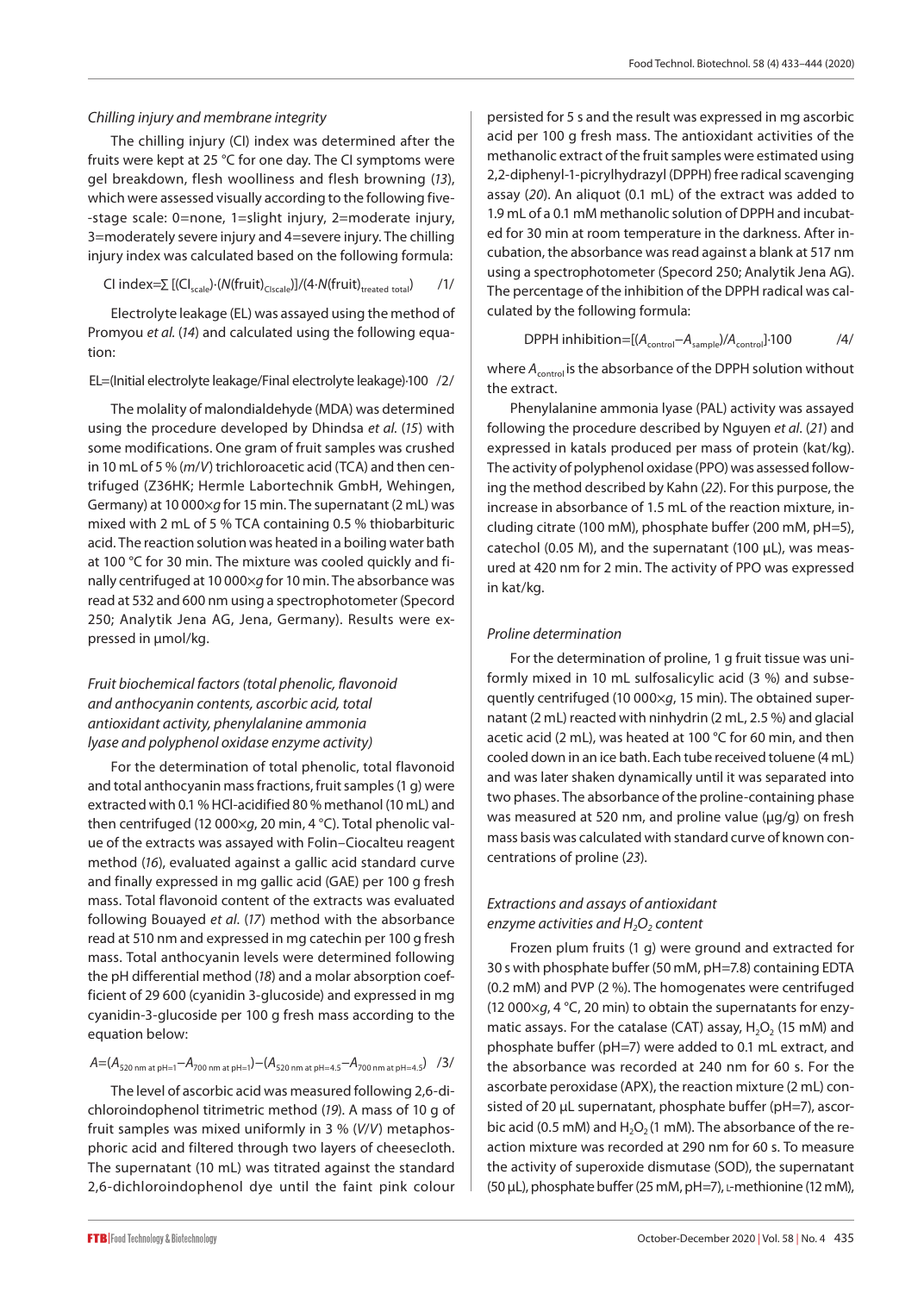nitroblue tetrazolium (NBT; 1 M), riboflavin (1 M) and sodium carbonate (50 mM, pH=10.2) were mixed to reach a 3-mL reaction mixture. Then, the absorbance was measured at 560 nm after exposure to light for 30 min, demonstrating the enzyme ability to inhibit photochemical reduction of the NBT. The only difference from the blank mixture was the exposure to the dark for 30 min (*24*). The protein content was determined following Bradford's (*25*) method using bovine serum albumin (BSA) as the standard. For the measurement of  $H_2O_2$ , 1 g of fruit tissue was homogenized in TCA (5 mL, 1 % *V*/*V*) and centrifuged (10 000×*g*, 5 min). After that, 750 µL phosphate buffer (100 mM) and 1.5 mL potassium iodide (1 M) were added to the extract, the absorbance of the reaction mixture was measured at 390 nm (*26*) and results were expressed as molality in μmol/kg.

### *Experimental design and data analysis*

The experiments were performed in a completely randomized design. The statistical analysis was carried out using SPSS software v. 20.0 (*27*). Experimental data were subjected to ANOVA analysis. The treatments and storage were sources of variation. All treatments were conducted with three replications, and each replication contained 10 fruits. Mean values were compared using Duncan's multiple range test (p≤0.05).

### RESULTS AND DISCUSSION

#### *Plum fruit quality*

The mass loss of plums increased during cold storage, which was higher in control fruits than those treated with phenylalanine, while there were no significant differences among the phenylalanine-treated fruits (**Table 1**). During 40 days of storage, control fruits lost approx. 6.01 % of their mass, while those treated with phenylalanine lost 4.20 % (p<0.05). During storage, the firmness of all fruits decreased significantly, but the control fruits had a faster softening rate. It seems that the application of phenylalanine could retard tissue softening but significant differences were not observed among the phenylalanine-treated fruits. Total soluble solids, as a maturity and quality parameter, and harvest index are very important measurements for plum fruits. The soluble solid content was 12.01 % at harvest and increased to 15 % during 40 days of storage at 1 °C, but there were no significant differences between the experimental groups. Fruit mass loss is an important factor affected by low temperatures during cold storage. The main reason for the mass loss of fruits is the water loss due to physiological activities such as transpiration and respiration (*28*). The harvest time and maturity stage of plums directly affect their firmness (*29*). Fruit softening during storage significantly reduces the postharvest life and increases the susceptibility to fungal infection. In this investigation, the application of phenylalanine effectively delayed the softening of plum fruits, thus helping to maintain their quality. During fruit ripening and postharvest

**Table 1.** Mass loss and firmness in control samples or plums treated with phenylalanine at different concentrations. Fruits were stored at 1 °C for up to 40 days

| $t$ (storage)/day          | $c$ (phenylalanine)/<br>m <sub>M</sub> | Mass loss/%                                                                                    | Firmness/kPa                                                                                                    |
|----------------------------|----------------------------------------|------------------------------------------------------------------------------------------------|-----------------------------------------------------------------------------------------------------------------|
| 0                          | Control<br>2.5<br>5<br>7.5             |                                                                                                | $(282.4 \pm 3.9)^a$<br>$(282.4 \pm 3.9)^a$<br>$(282.4 \pm 3.9)^a$<br>$(282.4 \pm 3.9)^a$                        |
| 10                         | Control<br>2.5<br>5<br>7.5             | $(1.2 \pm 0.06)^{ef}$<br>$(1.1 \pm 0.1)^{efg}$<br>$(1.5 \pm 0.2)^{ef}$<br>$(0.5 \pm 0.1)^{fg}$ | $(169.6 \pm 7.8)^{de}$<br>$(182.4 \pm 2.9)^{cde}$<br>$(254.9 \pm 9.8)^{ab}$<br>$(294.2 \pm 9.8)^a$              |
| 20                         | Control<br>2.5<br>5<br>7.5             | $(3.6 \pm 0.2)^{bc}$<br>$(2.6 \pm 0.4)^{cd}$<br>$(1.9 \pm 0.1)^{de}$<br>$(2.0 \pm 0.2)^{de}$   | $(118.6 \pm 2.9)^{fgh}$<br>$(137.3 \pm 2.9)^{efg}$<br>$(196.1 \pm 19.6)^{cd}$<br>$(245.1 \pm 9.8)^{ab}$         |
| 30                         | Control<br>2.5<br>5<br>7.5             | $(4.6 \pm 0.19)^{b}$<br>$(4.0 \pm 0.2)^{b}$<br>$(3.8 \pm 0.1)^{b}$<br>$(3.5 \pm 0.1)^{bc}$     | $(92.2 \pm 3.9)^{gh}$<br>$(119.6 \pm 2.9)^{fgh}$<br>$(152.9 \pm 13.7)$ <sup>def</sup><br>$(225.5 \pm 9.8)^{bc}$ |
| 40                         | Control<br>2.5<br>5<br>7.5             | $(6.0 \pm 0.3)^a$<br>$(4.3 \pm 0.2)^{b}$<br>$(4.5 \pm 0.4)^{b}$<br>$(4.0 \pm 0.3)^{b}$         | $(12.7 \pm 0.9)^1$<br>$(83.3 \pm 9.8)^h$<br>$(98.0 \pm 19.6)^{gh}$<br>$(149.0 \pm 7.8)^{\text{def}}$            |
| Significant                | Df                                     |                                                                                                |                                                                                                                 |
| Time                       | $\overline{4}$                         | **                                                                                             | **                                                                                                              |
| Treatment                  | 3                                      | **                                                                                             | **                                                                                                              |
| Time $\times$<br>Treatment | 12                                     | ns                                                                                             | **                                                                                                              |

Data are presented as mean value±S.D. of three replications. Different letters indicate significant differences among treatments according to Duncan's test at p=0.05. \*\*significant differences at p<0.05. Df=degree of freedom, ns=not significant

life, the mechanical strength of the cell walls and cell to cell stickiness is reduced and so is the firmness of the fruits (*30*). Furthermore, Garde-Cerdán *et al.* (*31*) reported that the preharvest application of compounds containing nitrogen such as proline and phenylalanine increased amino acid concentrations and fruit quality of 'Tempranillo' grapes. They reported that the foliar application of phenylalanine increased the synthesis of fermentative volatile compounds, thereby improving wine quality. Seemingly, phenylalanine treatment could be an efficient method to increase plum fruit quality during cold storage.

### *Plum fruit chilling injury and membrane integrity*

For the first time, the control fruits and those treated with 2.5 mM phenylalanine showed translucency and internal browning at 1 °C after ten days of storage. The rate of cold damage increased in all fruits as time passed (**Fig. 1a**). However, phenylalanine treatments of 5 and 7.5 mM decreased the chilling index throughout storage and subsequently increased shelf-life period. Meanwhile, during storage for 40 days at 1 °C, the plums were chilled, the cell membrane was damaged, and so the electrolyte leakage and MDA accumulation increased. The ion leakage and the MDA concentration significantly increased with the passage of time in all fruits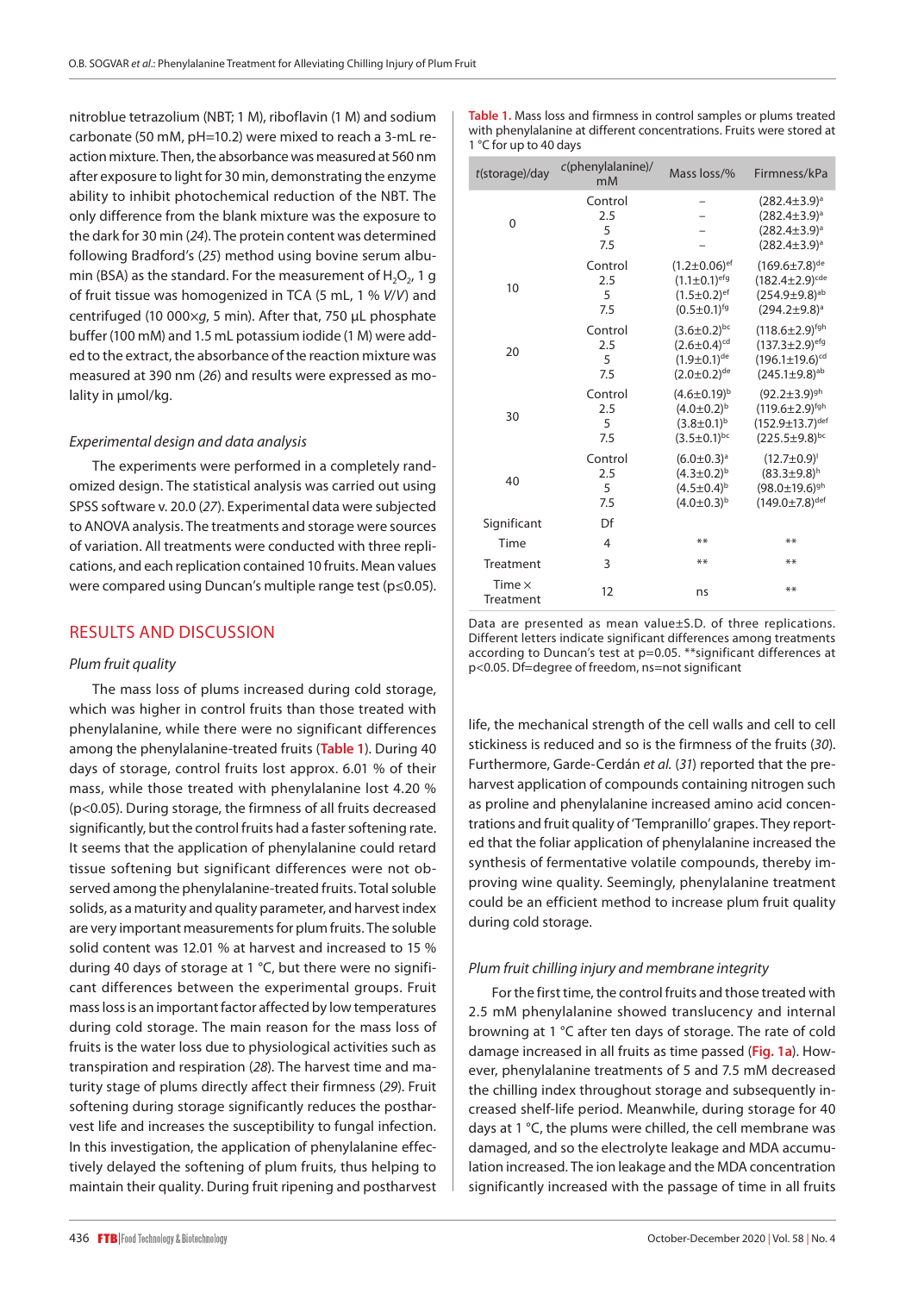(**Fig. 1b** and **Fig. 1c**). However, the application of a 7.5 mM solution of phenylalanine reduced their rates, but there was no significant difference among phenylalanine treatments regarding electrolyte leakage and MDA concentration. In this study, chilling injury had a positive correlation with electrolyte leakage and MDA content. However, negative correlations were observed between the chilling injury and ascorbic acid mass fraction and antioxidant capacity (**Table 2**). The optimal method for the storage of stone fruits is cold storage, but plums are susceptible to cold and might exhibit chilling injury disorder (*32*). Thus, with the development of chilling symptoms, the storage life is limited. However, cultivar, storage temperature, maturity stage, and cultivation conditions



**Fig. 1.** The rate of cold damage of plums (control and treated with different concentrations of phenylalanine: a) chilling injury index, b) electrolyte leakage, and c) molality of malondialdehyde (MDA) on fruit fresh mass basis. Fruits were stored at 1 °C for up to 40 days. Data are presented as mean value±S.D*.* of three replications. Different letters indicate significant differences among treatments according to Duncan's test at p=0.05

can affect the rate of chilling injury development in plums (*3*). The chilling injury increased after ten days of cold storage at 1 °C plus one day at 25 °C (**Fig. 1a**). Candan *et al.* (*4*), working on 'Larry Ann' plums, have already reported similar results. Moreover, the measurements of electrolyte leakage and MDA accumulation in cold-stressed plants are practical methods for assessing membrane integrity (*33*). Electrolyte leakage is a reliable indicator of cell membrane damage and is widely used for the assessment of fruit chilling injury (*34*). Peroxidation of lipids at low temperatures can modify cell membrane structure. During the cold stress, cell membrane peroxidation occurred, and MDA was produced, which damaged the fruit cell membranes. The existence of both saturated and unsaturated fatty acids in cell membranes might reduce ion leakage and MDA accumulation, thereby preventing membrane lipid peroxidation and cell damage. Furthermore, the accumulation of reactive oxygen species (ROS) and the activities of cell wall destructive enzymes damage cell membranes (*6*). Electrolyte leakage and MDA concentration in control and treated fruits were increasing during cold storage (**Fig. 1b** and **Fig. 1c**), but phenylalanine treatment at concentration of 7.5 mM reduced the harmful effects of chilling injury by preventing the peroxidation of membrane lipids. Additionally, the application of 7.5 mM phenylalanine increased the resistance of tissue to chilling injury and maintained the integrity of the cell membrane, in comparison with control fruits. These were due to the capacity of phenylalanine to increase the activity of antioxidant enzymes and the accumulation of ROS scavenging agents, such as ascorbic acid (AA), phenols, flavonoids and proline. Our results are similar to those of phenylalanine-treated tomatoes, which showed an increase in the membrane integrity and resistance of tissues to chilling injury during storage (*10*). Regarding our results, MDA concentrations were lower in phenylalanine-treated fruits, and therefore they better maintained the integrity of the membrane. This is in agreement with the results from a previous study on the exogenous application of phenylalanine on tomatoes during cold storage (*10*). The increased ROS scavenging activity following phenylalanine application might be a possible positive response of plum fruits to low temperature stress during cold storage. Kusvuran *et al.* (*35*) reported that fruit chilling injury was due to oxidative stress from ROS accumulation, which further damaged cell membrane. Furthermore, Blokhina *et al.* (*36*) have revealed that plant tissues that have better antioxidant systems better resist low temperatures. Nukuntornprakit *et al.* (*37*) reported that the development of chilling injury symptoms was correlated with ROS metabolism, so that it might reduce total antioxidant capacity. The result indicates that the high antioxidative potential of the fruits treated with 7.5 mM phenylalanine is responsible for the low chilling injury.

## *Biochemical factors*

Total phenol content at harvest, expressed as gallic acid equivalents on fresh mass basis, was 263.12 mg/100 g, which was quickly reduced in control fruits during storage but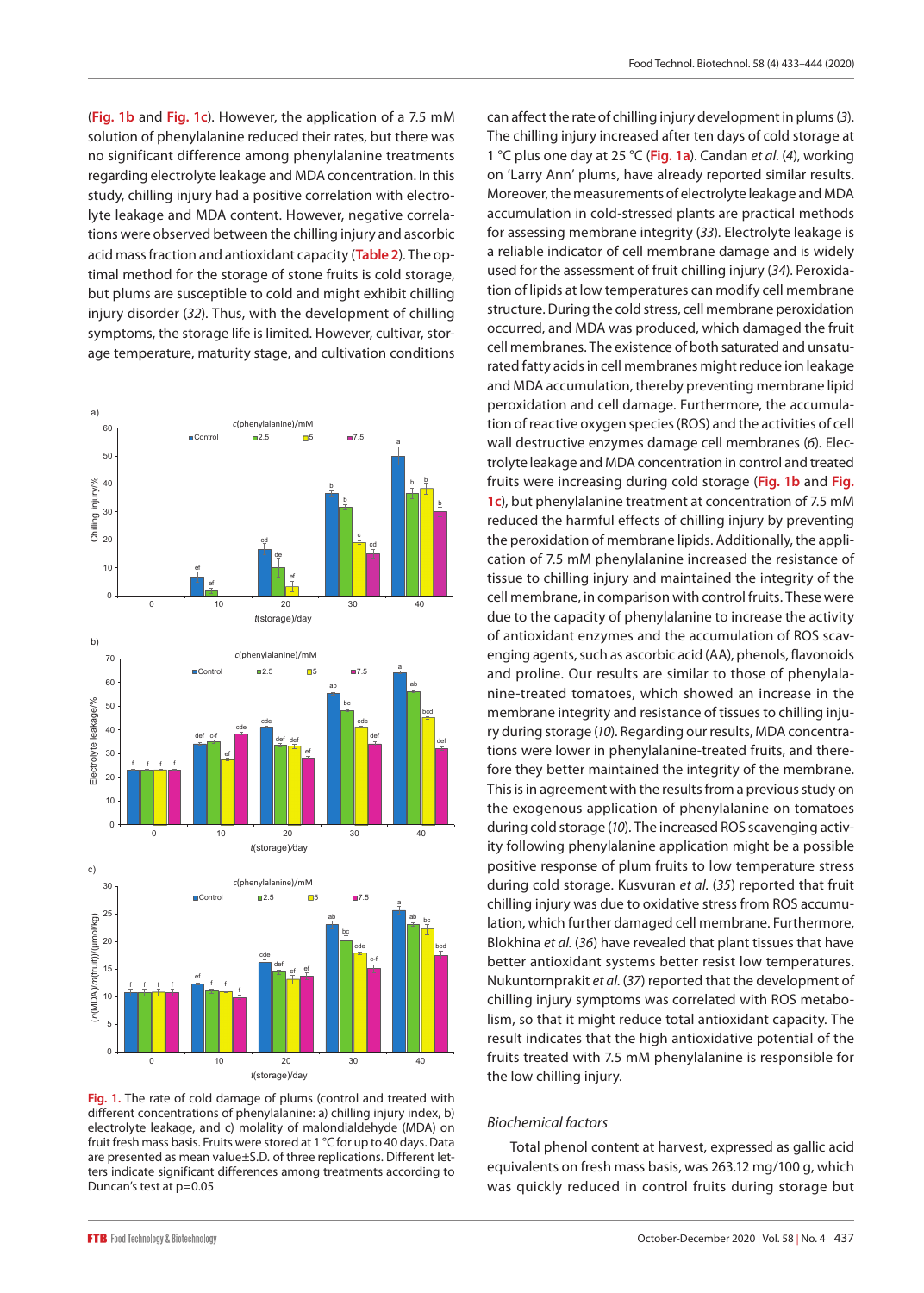| Table 2. Pearson's simple correlation coefficient among chilling injury (CI), total flavonoids (TF), total phenols (TP), ascorbic acid (AA), antioxidant |
|----------------------------------------------------------------------------------------------------------------------------------------------------------|
| capacity (AC), phenylalanine ammonia lyase (PAL), ascorbate peroxidase (APX), catalase (CAT), superoxide dismutase (SOD), polyphenol oxidase             |
| (PPO), electrolyte leakage (EL), malondialdehyde (MDA) and hydrogen peroxide (H <sub>2</sub> O <sub>2</sub> ) of the phenylalanine-treated plum fruits   |

|            | <b>CI</b> | <b>TP</b>             | <b>TF</b>             | AA                    | AC           | PAL                | <b>APX</b> | <b>CAT</b>            | SOD                   | <b>PPO</b>         | <b>EL</b>             | <b>MDA</b>         | $H_2O_2$     |
|------------|-----------|-----------------------|-----------------------|-----------------------|--------------|--------------------|------------|-----------------------|-----------------------|--------------------|-----------------------|--------------------|--------------|
| <b>CI</b>  | 1         | $0.26*$               | $0.34***$             | $-0.77**$             | $-0.41**$    | $0.64***$          | $0.55***$  | $0.43**$              | $0.47**$              | $0.84**$           | $0.68**$              | $0.80**$           | $0.64**$     |
| <b>TP</b>  | $0.26*$   | $\mathbf{1}$          | $0.85***$             | 0.10 <sup>ns</sup>    | $0.50**$     | $0.73**$           | $0.65***$  | $0.72**$              | $0.70**$              | 0.06 <sup>ns</sup> | $-0.07$ <sup>ns</sup> | 0.07 <sup>ns</sup> | $-0.19^{ns}$ |
| <b>TF</b>  | $0.34**$  | $0.85***$             |                       | 0.09 <sup>ns</sup>    | $0.43**$     | $0.74***$          | $0.68**$   | $0.76**$              | $0.77**$              | 0.16 <sup>ns</sup> | $-0.03$ <sup>ns</sup> | 0.17 <sup>ns</sup> | $-0.09^{ns}$ |
| AA         | $-0.77**$ | 0.10 <sup>ns</sup>    | 0.09 <sup>ns</sup>    | $\mathbf{1}$          | $0.45***$    | $-0.39**$          | $-0.39**$  | $-0.07$ <sup>ns</sup> | $-0.22$ <sup>ns</sup> | $-0.87**$          | $-0.77**$             | $-0.79**$          | $-0.80**$    |
| <b>AC</b>  | $-0.41*$  | $0.50*$               | $0.43*$               | $0.45*$               | $\mathbf{1}$ | 0.24 <sup>ns</sup> | $0.27*$    | $0.36***$             | $0.38**$              | $-0.40**$          | $-0.39**$             | $-0.40**$          | $-0.40**$    |
| PAL        | $0.64**$  | $0.73**$              | $0.74***$             | $-0.39**$             | 0.24         |                    | $0.88**$   | $0.76***$             | $0.81**$              | $0.51***$          | $0.36***$             | $0.44**$           | $0.29*$      |
| <b>APX</b> | $0.55***$ | $0.65***$             | $0.68**$              | $-0.39**$             | $0.27*$      | $0.88**$           | 1          | $0.78***$             | $0.81**$              | $0.46***$          | $0.37**$              | 0.36 <sup>ns</sup> | $0.27*$      |
| <b>CAT</b> | $0.43**$  | $0.72**$              | $0.76***$             | $-0.07$ <sup>ns</sup> | $0.36**$     | $0.76***$          | $0.78**$   | $\mathbf{1}$          | $0.76***$             | 0.23 <sup>ns</sup> | 0.11 <sup>ns</sup>    | 0.18 <sup>ns</sup> | $0.05^{ns}$  |
| SOD        | $0.47**$  | $0.70**$              | $0.77***$             | $-0.22$ <sup>ns</sup> | $0.38**$     | $0.81***$          | $0.81***$  | $0.76***$             | 1                     | $0.31*$            | $0.24^{ns}$           | $0.29*$            | $0.10^{ns}$  |
| <b>PPO</b> | $0.84**$  | 0.06 <sup>ns</sup>    | 0.16 <sup>ns</sup>    | $-0.87**$             | $-0.40**$    | $0.51***$          | $0.46**$   | 0.23 <sup>ns</sup>    | $0.31*$               | 1                  | $0.70**$              | $0.79***$          | $0.74**$     |
| EL         | $0.68**$  | $-0.07$ <sup>ns</sup> | $-0.03$ <sup>ns</sup> | $-0.77**$             | $-0.39**$    | $0.36***$          | $0.37**$   | 0.11 <sup>ns</sup>    | $0.24^{ns}$           | $0.70**$           | 1                     | $0.75***$          | $0.68**$     |
| <b>MDA</b> | $0.80**$  | 0.07 <sup>ns</sup>    | 0.17 <sup>ns</sup>    | $-0.79**$             | $-0.40**$    | $0.44**$           | $0.36***$  | 0.18 <sup>ns</sup>    | $0.29*$               | $0.79**$           | $0.75***$             |                    | $0.66**$     |
| $H_2O_2$   | $0.64**$  | $-0.19$ <sup>ns</sup> | $-0.09$ <sup>ns</sup> | $-0.80**$             | $-0.40**$    | $0.29*$            | $0.27*$    | 0.05 <sup>ns</sup>    | 0.10 <sup>ns</sup>    | $0.74***$          | $0.68***$             | $0.66**$           |              |

\* and \*\*significant differences at p<0.01 and p<0.05, respectively, <sup>ns</sup>not significant

significantly increased in the treated fruits. After 40 days of cold storage, fruits treated with 7.5 mM phenylalanine (**Fig. 2a**) had the highest total phenol mass fraction. During storage, the mass fraction of total phenols in control fruits decreased from 263.12 to 195.37 mg/100 g but increased to 365.14, 406.24 or 442.13 mg/100 g in those treated with 2.5, 5 or 7.5 mM phenylalanine, respectively. The mass fraction of total flavonoids in fruits treated with 7.5 mM phenylalanine was higher than in those of the other treatments after 40 days of storage (**Fig. 2b**). At the beginning of the experiment and after 40 days of storage, total anthocyanin mass fraction expressed as cyanidin 3-glucoside on fresh mass basis was 83.20 and 58.46 mg/100 g in control fruits, respectively. Total anthocyanin mass fraction decreased more in control than in the treated fruits (**Fig. 2c**). After 40 days of storage, fruits treated with 7.5 mM phenylalanine had a higher total anthocyanin mass fraction than the other experimental groups. During 40 days of storage at 1 °C, the mass fraction of ascorbic acid also decreased in all fruits. However, phenylalanine treatments maintained a higher ascorbic acid mass fraction during storage (**Table 3**). Finally, the mass fraction of ascorbic acid on fresh mass basis decreased to 16.67, 18.75, 29.17 and 31.67 mg/100 g in control and fruits treated with 2.5, 5 and 7.5 mM phenylalanine, respectively. Before the treatments, antioxidant activity was 79 % based on the fresh mass, which gradually declined in control fruits during the experiment. The antioxidant activity in the treated fruits increased during the first 20 days of storage but then it decreased. After 40 days of storage, the antioxidant activity in fruits treated with 7.5 mM phenylalanine was greater than in those of the other treatments (**Table 3**). As shown in **Fig. 2d**, the activity of PAL in all fruit samples increased during storage. However, during storage, PAL activity in the control fruits was lower than in the treated ones. After 40 days of storage, the activity of PAL in the fruits treated with 7.5 mM phenylalanine was higher than in the other fruits (**Fig. 2d**). Our results showed that the

activity of PPO increased during cold storage (**Fig. 2e**). The activity of PPO in fruits treated with 7.5 mM phenylalanine was significantly lower than in those of the other treatments. On the first day, the activity of PPO on protein basis was 14.01

**Table 3.** Ascorbic acid (AA) mass fraction on fruit fresh mass basis and antioxidant activity expressed as DPPH inhibition in control group or plums treated with phenylalanine at different concentrations. Fruits were stored at 1 °C for up to 40 days

| $t$ (storage)/day          | $c(phenylalanine)$ /<br>mM | W(AA)<br>(mq/100q)             | Inhibition of<br><b>DPPH</b><br>radical/% |
|----------------------------|----------------------------|--------------------------------|-------------------------------------------|
| $\overline{0}$             | Control                    | $(39.2 \pm 0.5)^a$             | $(79.0 \pm 0.2)$ def                      |
|                            | 2.5                        | $(39.2 \pm 0.5)^a$             | $(79.0 \pm 0.2)$ def                      |
|                            | 5                          | $(39.2 \pm 0.5)^a$             | $(79.0 \pm 0.2)^{\text{def}}$             |
|                            | 7.5                        | $(39.2 \pm 0.5)^a$             | $(79.0 \pm 0.2)$ <sup>def</sup>           |
| 10                         | Control                    | $(30.0 \pm 0.8)^{\text{def}}$  | $(78.9 \pm 0.2)$ def                      |
|                            | 2.5                        | $(35.0 \pm 0.01)^{bc}$         | $(80.0 \pm 0.2)^{b-f}$                    |
|                            | 5                          | $(34.2 \pm 0.9)^{bc}$          | $(79.8 \pm 0.3)^{b-f}$                    |
|                            | 7.5                        | $(35.8 \pm 0.9)$ <sup>ab</sup> | $(81.1 \pm 0.5)^{a-d}$                    |
| 20                         | Control                    | $(23.3 \pm 0.5)^{gh}$          | $(78.4 \pm 0.65)^f$                       |
|                            | 2.5                        | $(26.7 \pm 0.5)$ <sup>fg</sup> | $(80.5 \pm 0.32)^{b-f}$                   |
|                            | 5                          | $(34.7 \pm 0.5)^{bc}$          | $(81.4 \pm 0.55)^{abc}$                   |
|                            | 7.5                        | $(36.7 \pm 1.3)^{ab}$          | $(82.8 \pm 0.62)^a$                       |
| 30                         | Control                    | $(23.0 \pm 1.1)^{gh}$          | $(75.6 \pm 0.4)^9$                        |
|                            | 2.5                        | $(22.0 \pm 0.7)^h$             | $(79.5 \pm 0.3)^{c-f}$                    |
|                            | 5                          | $(26.7 \pm 0.5)^{fg}$          | $(80.9 \pm 0.4)$ <sup>a-e</sup>           |
|                            | 7.5                        | $(33.2 \pm 0.6)^{bcd}$         | $(82.0 \pm 0.5)^{ab}$                     |
| 40                         | Control                    | $(16.7 \pm 0.5)^{j}$           | $(75.0 \pm 0.4)^9$                        |
|                            | 2.5                        | $(18.7 \pm 0.7)^{ij}$          | $(78.7 \pm 0.4)^{ef}$                     |
|                            | 5                          | $(29.2 \pm 1.3)$ <sup>ef</sup> | $(79.3 \pm 0.4)^{c-f}$                    |
|                            | 7.5                        | $(31.7 \pm 0.5)^{cde}$         | $(80.1 \pm 0.3)^{b-f}$                    |
| Significant                | Df                         |                                |                                           |
| Time                       | $\overline{4}$             | **                             | **                                        |
| Treatment                  | 3                          | **                             | **                                        |
| Time $\times$<br>Treatment | 12                         | **                             | **                                        |

Data are presented as mean value±S.D*.*of three replications. Different letters indicate significant differences among treatments according to Duncan's test at p=0.05. \*\*significant differences at p<0.05. Df=degrees of freedom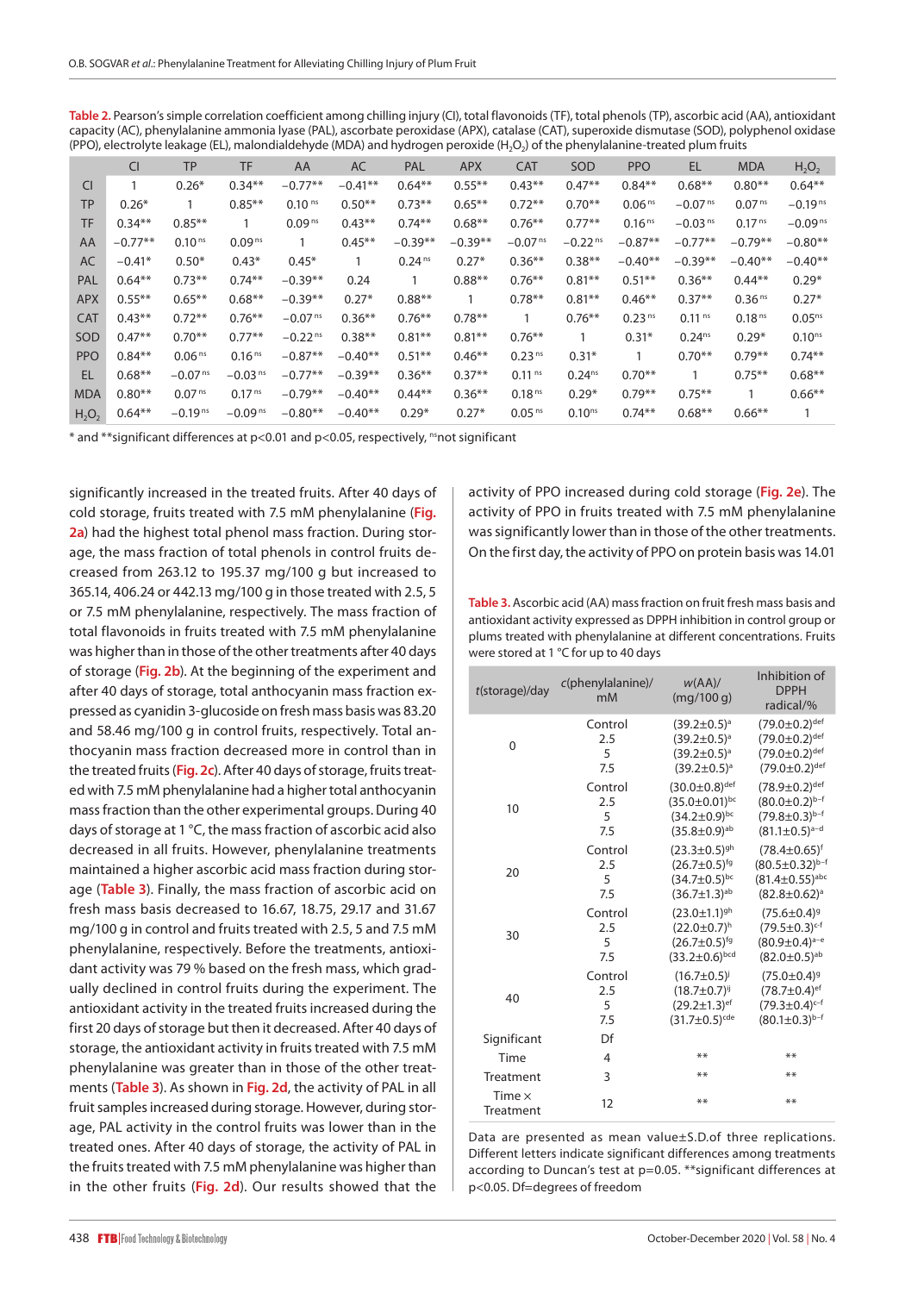

Fig. 2. Determination on fruit fresh mass basis of: a) total phenols as gallic acid equivalents, b) total flavonoids as catechin equivalents, c) anthocyanins as cyanidin-3-glucoside equivalents and d) phenylalanine ammonia lyase (PAL) activity on protein basis, and e) PPO activity in kat/ kg protein. Fruits were stored at 1 °C for up to 40 days. Data are presented as mean value±S.D. of three replications. Different letters indicate significant differences among treatments according to Duncan's test at p=0.05

kat/kg and increased to 27.85 and 22.20 kat/kg in control and the fruits treated with 7.5 mM phenylalanine, respectively. The results showed that flavonoids, phenols, ascorbic acid and anthocyanins were present at remarkably higher levels in fruits treated with phenylalanine than in untreated fruits. In fruits treated with phenylalanine, a higher activity of PAL is accountable for the higher accumulation of phenolic compounds. In the current study, PAL positively correlated with total phenols, flavonoids and antioxidant activity (**Table 2**). The increased PAL activity has been correlated with an increased production of phenylpropanoid (*38*). The phenylpropanoid pathway has been extensively studied concerning the production of a wide variety of natural phenolic compounds such as isoflavonoids, flavonoids, hydroxycinnamic acids, coumarins, lignin and stilbenes. In addition, PAL is an important enzyme during the biosynthesis of anthocyanins in plums, and its activities result in the accumulation of anthocyanins (*7*). Therefore, the increased PAL activity promoted the phenylpropanoid pathway (**Fig. 2d**) in plums in response to the exogenous phenylalanine application at 7.5 mM, which resulted in a higher accumulation of phenolic compounds (**Fig. 2a–c**), thereby enhancing the DPPH scavenging capacity. These biocompounds might be involved in the antioxidant capacity. It seems that the increased mass fractions of phenolic compounds and anthocyanins following the administration of phenylalanine treatments were probably responsible for the increased antioxidant capacity as measured by DPPH assays. PPO, as a basic enzyme, is responsible for the browning of cold-damaged horticultural crops. In the present experiment, during cold storage, the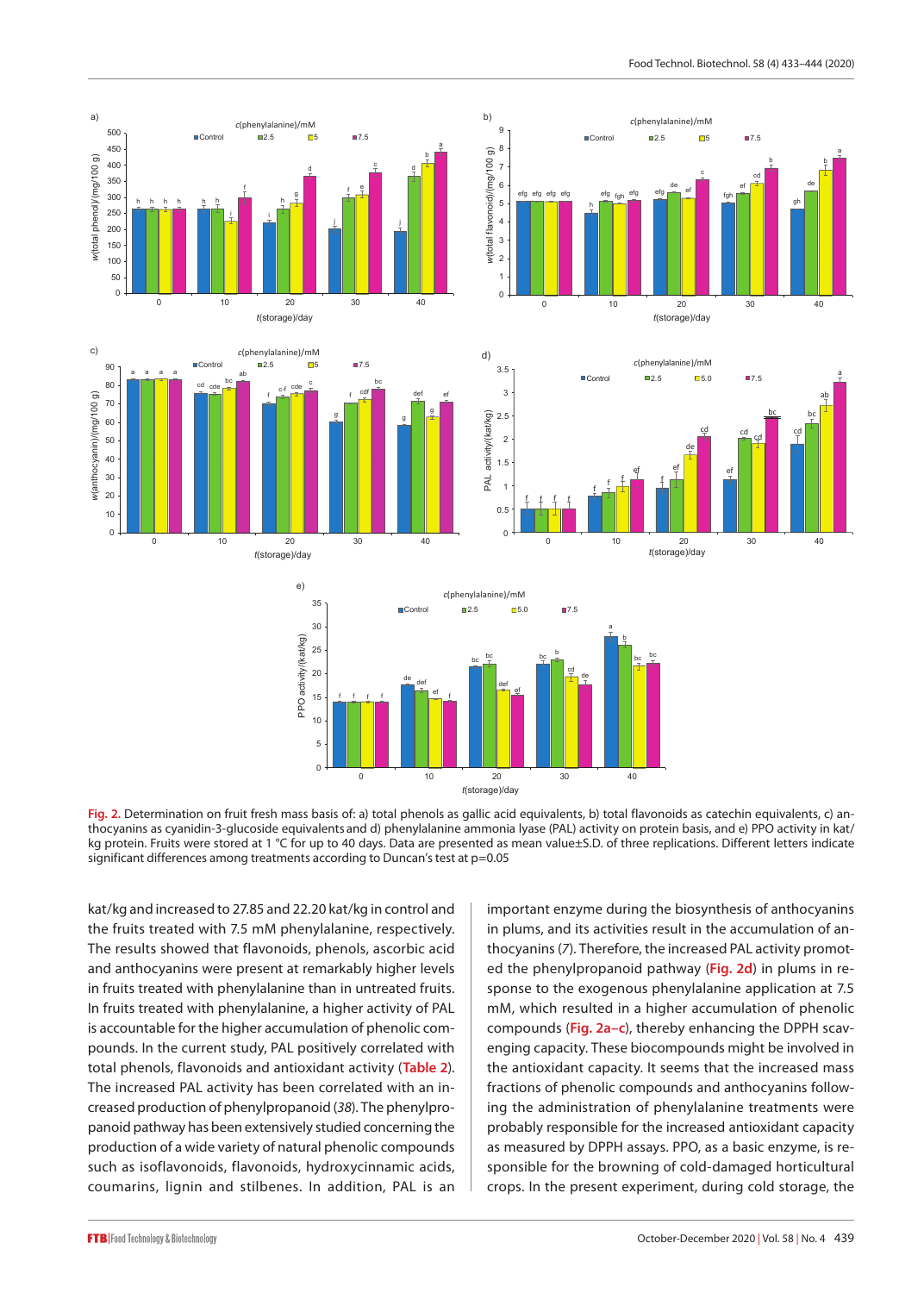activity of PPO increased in all samples and was greater in control than in phenylalanine-treated fruits (**Fig. 2e**). Martinez and Whitaker (*39*) reported that the activity of PPO increased during storage at 0 °C, and it might be a chilling injury symptom. It was suggested that the increased PPO activity was in response to the chilling of plum fruits, which implicated a role of PPO in the development of flesh browning. In this study, the activity of PPO had a positive correlation with the chilling injury of plum fruits (**Table 2**). Therefore, a low activity of PPO in phenylalanine-treated fruits appears to be related to a less strong occurrence of chilling injury. The membrane penetrability and the interplay of phenols and PPO, which are commonly found in separate cellular compartments, take place throughout chilling injury disturbance (*40*). A relationship between polyphenol content and the activity of PPO was achieved in the early and late harvested fruits during the postharvest period. In this research, TP reduced during storage in control plums, and their decrease was accompanied by an increase in the activity of PPO. Ascorbic acid is an anti-browning agent that acts as an inhibitor of PPO activity (*41*). The mass fraction of ascorbic acid in the fruits decreased during storage, and a supposition has been developed (*42*) which states that a higher ascorbic acid mass fraction leads to a weaker susceptibility of fruit to flesh browning. Although PPO has been strongly associated with flesh browning of fruits, other enzymes such as peroxidase (POD) and PAL have also been studied for the development of the disorder, most recently in pineapples (*43–45*). POD has been shown to be involved in the discolouration of numerous fruits and vegetables. However, its association with flesh browning is still questioned as both lower and higher POD activities have been reported. Zhou *et al.* (*44*) observed that chilling injury increased the activity of PAL and stimulated the biosynthesis of polyphenol compounds in pineapple. Furthermore, there was no direct correlation between the PAL activity and flesh browning development (*45*).

#### *Proline mass fraction*

Proline mass fraction increased in fruits during storage at 1 °C for 40 days (**Fig. 3**). The exogenous application of phenylalanine resulted in a statistically superior proline accumulation during storage in the fruits treated with phenylalanine. After 40 days of storage, the proline accumulation in the fruits treated with 7.5 mM phenylalanine was higher than in those treated with 2.5 or 5 mM phenylalanine (**Fig. 3**). The accumulation of proline, as an osmoregulator, alleviated the stress in the fruits. By inhibiting enzymatic deterioration and scavenging hydroxyl radicals *via* osmoregulation, proline enhanced the endurance of plants against stress (*46*), thus protecting membrane integrity and antioxidant enzymes. The accumulation of proline could improve cold tolerance in cold-sensitive plants (*47*). Our results are in line with the previous findings that showed that phenylalanine treatment increased proline content (*10*), which led to an increased cold tolerance in plums.



 **Fig. 3.** Proline mass fraction on fresh mass basis in control samples and plums treated with phenylalanine at different concentrations. Fruit were stored at 1 °C for up to 40 days. Data are presented as mean value±S.D. of three replications. Different letters indicate significant differences among treatments according to Duncan's test at p=0.05

#### *Activities of antioxidant enzymes and H<sub>2</sub>O<sub>2</sub> concentration*

The activities of antioxidant enzymes (SOD, APX and CAT) in all fruits increased permanently during storage. During storage the control fruits showed relatively lowered enzyme activities in comparison with the treated fruits. At the end of the storage, the activities of SOD, APX and CAT in control fruits on protein basis were 2.35, 6.58 and 2.12 kat/kg, respectively, while they were 3.87, 9.12 and 3.64 kat/kg in the fruits treated with 7.5 mM phenylalanine, respectively (**Table 4**). During storage, the concentration of  $H_2O_2$  increased in control and treated fruits (**Fig. 4**), suggesting the intensification of peroxidation in the fruits and chilling injury development. The highest and lowest concentrations of  $H_2O_2$  were detected in control and the fruits treated with 7.5 mM phenylalanine. Regarding our results, a positive correlation was found between the chilling injury and the activities of antioxidant enzymes (SOD, APX and CAT) and H<sub>2</sub>O<sub>2</sub> concentration (Table 2). The low temperatures caused chilling injury disturbance in the fruits and increased membrane lipid oxidation, which may be linked to tissue destruction (*13*). The accumulation of ROS accelerates senescence by inducing lipid peroxidation and oxidative damage (*48*). For the removal of these reactive oxygen species, plants use enzymatic (SOD, POX, APX, CAT) and non-enzymatic (antioxidant compounds such as AA) systems (*49*). Increased activities of antioxidant enzymes are one of the protection mechanisms in plants against harmful effects of ROS produced in several tissues at low temperatures (*5*). SOD is known as the first antioxidant enzyme that acts at the front line of the defense system. Several investigations have shown that CAT may be a necessary antioxidant enzyme in the chilling tolerance of susceptible fruits during low temperature storage (50). APX converts H<sub>2</sub>O<sub>2</sub> into water using two molecules of AA as a reducing power with a joint production of two units of monodehydroascorbate. The increased activity of APX, utilizing AA as a substrate in the oxidation reaction to inhibit the accumulation of  $H_2O_2$ , has been found to be a mechanism of chilling tolerance in some horticultural crops (*3,51*). Therefore, the alterations in the antioxidant ingredients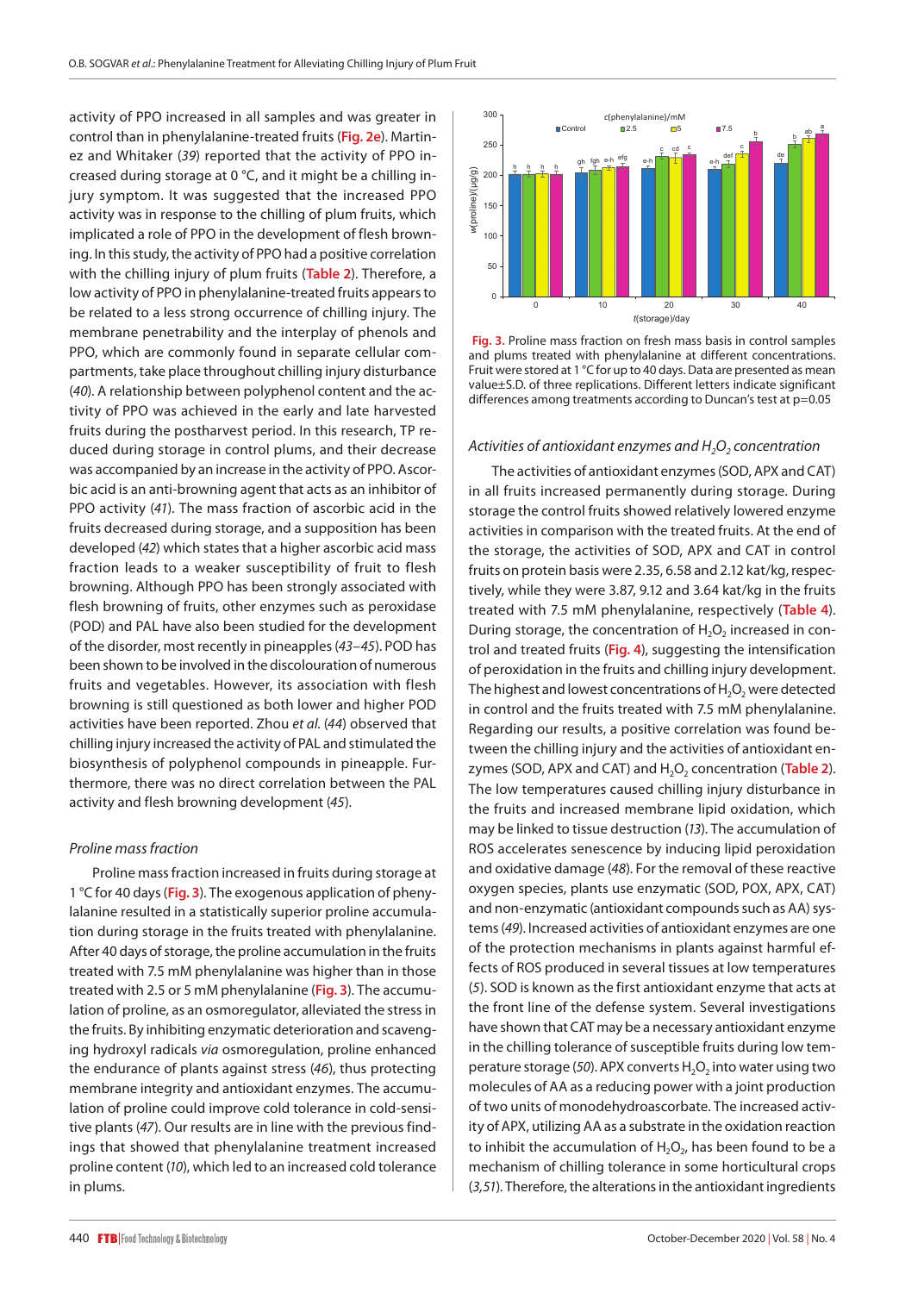|                         | $c(phenylalanine)$ /       | Enzyme activity/(kat/kg)                                                                                              |                                                                                                                   |                                                                                                          |  |  |
|-------------------------|----------------------------|-----------------------------------------------------------------------------------------------------------------------|-------------------------------------------------------------------------------------------------------------------|----------------------------------------------------------------------------------------------------------|--|--|
| $t$ (storage)/day       | m <sub>M</sub>             | <b>CAT</b>                                                                                                            | <b>APX</b>                                                                                                        | SOD                                                                                                      |  |  |
| 10                      | Control<br>2.5<br>5<br>7.5 | $(1.7 \pm 0.1)^{h}$<br>$(2.3 \pm 0.1)^{def}$<br>$(2.1 \pm 0.07)^{\text{fgh}}$<br>$(2.5 \pm 0.1)$ <sup>c-f</sup>       | $(4.7 \pm 0.4)^{fg}$<br>$(4.5 \pm 0.2)^{gh}$<br>$(5.2 \pm 0.3)^{d-g}$<br>$(6.6 \pm 0.1)^{cd}$                     | $(2.0 \pm 0.08)^{\text{fgh}}$<br>$(1.9 \pm 0.1)^{gh}$<br>$(2.3 \pm 0.2)^{e-h}$<br>$(2.4 \pm 0.05)^{d-g}$ |  |  |
| 20                      | Control<br>2.5<br>5<br>7.5 | $(2.0 \pm 0.05)$ <sup>fgh</sup><br>$(2.1 \pm 0.1)^{e-h}$<br>$(2.3 \pm 0.07)^{def}$<br>$(2.6 \pm 0.08)$ <sup>cdf</sup> | $(5.0 \pm 0.4)$ <sup>efg</sup><br>$(6.3 \pm 0.1)^{cde}$<br>$(6.6 \pm 0.04)$ <sup>cd</sup><br>$(7.2 \pm 0.2)^{bc}$ | $(1.2 \pm 0.08)^{gh}$<br>$(2.5 \pm 0.08)^{d-g}$<br>$(2.8 \pm 0.1)^{de}$<br>$(2.9 \pm 0.2)$ <sup>cd</sup> |  |  |
| 30                      | Control<br>2.5<br>5<br>7.5 | $(2.2 \pm 0.07)^{d-g}$<br>$(2.2 \pm 0.1)$ <sup>d-h</sup><br>$(2.7 \pm 0.1)^{cd}$<br>$(3.1 \pm 0.1)^{b}$               | $(5.9 \pm 0.2)^{c-f}$<br>$(6.1 \pm 0.1)^{c-f}$<br>$(7.3 \pm 0.2)^{bc}$<br>$(8.8 \pm 0.2)^a$                       | $(2.4 \pm 0.1)^{d-g}$<br>$(2.6 \pm 0.07)$ def<br>$(3.6 \pm 0.05)$ <sup>ab</sup><br>$(4.0 \pm 0.1)^a$     |  |  |
| 40                      | Control<br>2.5<br>5<br>7.5 | $(2.1 \pm 0.06)^{e-h}$<br>$(2.3 \pm 0.06)$ def<br>$(2.9 \pm 0.1)^{bc}$<br>$(3.6 \pm 0.07)^a$                          | $(6.6 \pm 0.4)$ <sup>cd</sup><br>$(7.1 \pm 0.2)^{bc}$<br>$(8.5 \pm 0.2)$ <sup>ab</sup><br>$(9.1 \pm 0.1)^a$       | $(2.3 \pm 0.2)^{d-h}$<br>$(2.8 \pm 0.1)$ def<br>$(3.4 \pm 0.1)^{bc}$<br>$(3.9 \pm 0.1)^{ab}$             |  |  |
| Significant             | Df                         |                                                                                                                       |                                                                                                                   |                                                                                                          |  |  |
| Time                    | 3                          | **                                                                                                                    | **                                                                                                                | **                                                                                                       |  |  |
| Treatment               | 3                          | **                                                                                                                    | **                                                                                                                | **                                                                                                       |  |  |
| Time $\times$ Treatment | 9                          | **                                                                                                                    | ns                                                                                                                | ⋇                                                                                                        |  |  |

**Table 4.** Catalase (CAT), ascorbate peroxidase (APX) and superoxide dismutase (SOD) activity on protein basis in control samples or plums treated with phenylalanine at different concentrations. Fruits were stored at 1 °C for up to 40 days

Data are presented as mean value±S.D. of three replications. Different letters indicate significant differences among treatments according to Duncan's test at p=0.05. \* and \*\*significant differences at p<0.01 and p<0.05, respectively. Df=degree of freedom, ns=not significant



Fig. 4. Molality of H<sub>2</sub>O<sub>2</sub> on fresh mass basis in control samples and plums treated with phenylalanine at different concentrations. Fruits were stored at 1 °C for up to 40 days. Data are presented as mean value±S.D*.* of three replications. Different letters indicate significant differences among treatments according to Duncan's test at p=0.05

in plums during cold storage seem to be more significant in the protection against the oxidative damage than in chilling injury. It appears that the chilling tolerance in phenylalanine-treated fruits is due to the enhanced activities of SOD, CAT and APX. In this research, the enhanced activities of these enzymes improved the tissue capacity to detoxify ROS, leading to a delay in ripening and senescence processes. Aghdam *et al.* (*10*) reported that tomato fruits, a cold-susceptible crop, treated with phenylalanine exhibited higher activities of antioxidant enzymes such as SOD, CAT, APX and GR, which led to a higher tolerance to chilling. In this study, the application of phenylalanine significantly reduced hydrogen peroxide  $(H<sub>2</sub>O<sub>2</sub>)$  in plum fruits. Therefore, it is safe to say that treatment with 7.5 mM phenylalanine has prevented membrane lipid peroxidation in plums during storage and thus reduced chilling injury. The chilling injury may lead to the formation of reactive oxygen species such as  $H_2O_2$ , which harms the membrane *via* lipid peroxidation (*52*). One of the most probable reasons for the decreased  $H_2O_2$  concentration in phenylalanine-treated plums during storage is the increased activities of the antioxidant enzymes SOD, CAT and APX, as they are liable for the elimination of a lot of  $H_2O_2$ . This research suggests that phenylalanine-treated plum fruits tolerant to low-temperature stress are equipped with a more effective antioxidative system.

### **CONCLUSIONS**

A positive correlation was found between the chilling injury and electrolyte leakage and malondialdehyde concentration. Postharvest treatment of plums with phenylalanine decreased the chilling injury and protected cell membranes during storage. The low-temperature tolerance may be because of a lower accumulation of  $H_2O_2$  as a result of the more active reactive oxygen species (ROS) removing the enzymes and antioxidant systems, along with a more endogenous accumulation of proline. In the current study, phenylalanine ammonia lyase (PAL) had a positive correlation with the antioxidant capacity. However, a negative correlation was found between ascorbic acid mass fraction and antioxidant capacity and chilling injury index. Consequently, high mass fractions of ascorbic acid and antioxidant capacity were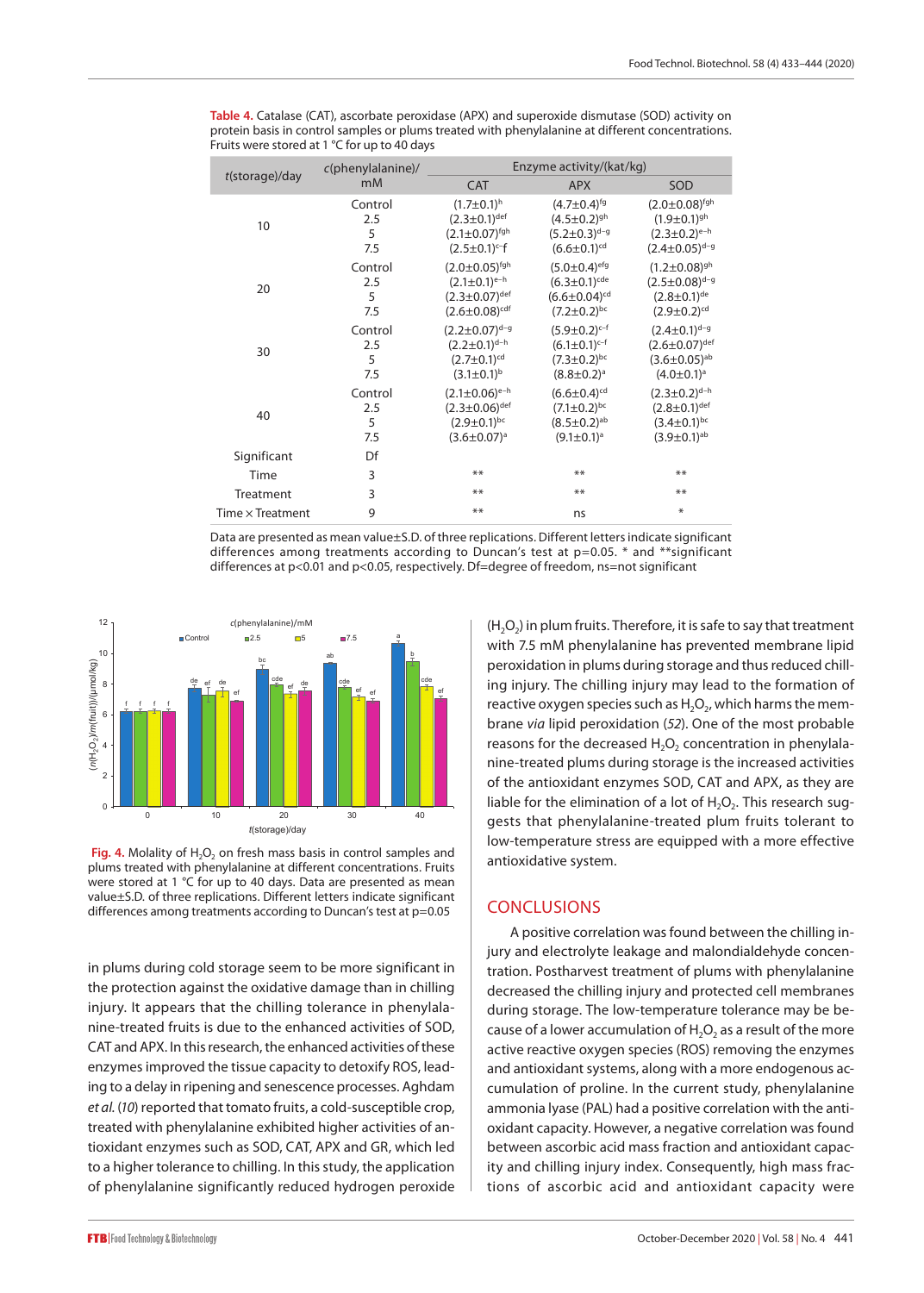accompanied by a low chilling injury index. Phenylalanine treatments significantly increased the activity of PAL in plum fruits during cold storage. These treatments maintained higher mass fractions of total flavonoids, phenolics and anthocyanins. Our results demonstrated that phenylalanine treatments effectively retarded or avoided tissue softening, maintained a higher ascorbic acid mass fraction and antioxidant capacity, and decreased the activity of polyphenol oxidase, which is responsible for the browning of plum fruits during storage. Accordingly, phenylalanine treatments may be effective in maintaining the quality of, reducing the severity of the chilling injury in, and extending the postharvest life of plums during cold storage.

## FUNDING

This research was financed by Research Deputy of the University of Zanjan, Iran, as a doctoral dissertation to V.R. entitled 'Effect of postharvest cysteine, hydrogen sulfide and phenylalanine treatments on delaying senescence and maintaining quality of plum fruit during cold storage' with grant number Agri/Pro/31692.

## CONFLICT OF INTEREST

The authors have no conflict of interest in this study.

## AUTHORS' CONTRIBUTION

O.B. Sogvar participated in processing and interpreting the data, preparation of the manuscript, and writing and revision. V. Rabiei and F. Razavi took part in designing and performing experiments, processing and interpreting data, preparation of the manuscript and writing and revising it. G. Gohari participated in processing and interpreting data, preparation of manuscript and writing and revising the manuscript.

## ORCID ID

O.B.Sogvar <sup>1</sup> https://orcid.org/0000-0002-1424-7640 V. Rabie[i h](https://orcid.org/0000-0003-4319-4223)ttps://orcid.org/0000-0003-4319-4223 F. Razavi <sup>https://orcid.org/0000-0002-5847-0684</sup> G. Gohari <sup>1</sup><https://orcid.org/0000-0002-1625-5978>

## **REFERENCES**

*1.* Ertekin C, Gozlekci S, Kabas O, Sonmez S, Akinci I. Some physical, pomological and nutritional properties of two plum (*Prunus domestica* L.) cultivars. J Food Eng. 2006;75(4): 508–14.

<https://doi.org/10.1016/j.jfoodeng.2005.04.034>

*2.* Crisosto CH, Garner D, Crisosto GM, Bowerman E. Increasing 'Blackamber' plum (*Prunus salicina* Lindell) consumer acceptance. Postharvest Biol Technol. 2004;34(3):237–44. <https://doi.org/10.1016/j.postharvbio.2004.06.003>

- *3.* Singh SP, Singh Z. Postharvest cold storage-induced oxidative stress in Japanese plums (*Prunus salicina* Lindl. cv. Amber Jewel) in relation to harvest maturity. Aust J Crop Sci. 2013;7(3):391–400.
- *4.* Candan AP, Graell J, Larrigaudière C. Roles of climacteric ethylene in the development of chilling injury in plums. Postharvest Biol Technol. 2008;47(1):107–12. <https://doi.org/10.1016/j.postharvbio.2007.06.009>
- *5.* Mittler R. Oxidative stress, antioxidants and stress tolerance. Trends Plant Sci. 2002;7(9):405–10. [https://doi.org/10.1016/S1360-1385\(02\)02312-9](https://doi.org/10.1016/S1360-1385(02)02312-9)
- *6.* Luo Z, Chen C, Xie J. Effect of salicylic acid treatment on alleviating postharvest chilling injury of 'Qingnai' plum fruit. Postharvest Biol Technol. 2011;62(2):115–20. <https://doi.org/10.1016/j.postharvbio.2011.05.012>
- *7.* Wu F, Zhang D, Zhang H, Jiang G, Su X, Qu H, *et al*. Physiological and biochemical response of harvested plum fruit to oxalic acid during ripening or shelf-life. Food Res Int. 2011;44(5):1299–305.

[https://doi.org/10.1016/](https://doi.org/10.1016/S1360-1385(02)02312-9)[j.foodres.2010.12.027](https://doi.org/10.1016/j.foodres.2010.12.027)

*8.* Abu‐Kpawoh JC, Xi YF, Zhang YZ, Jin YF. Polyamine accumulation following hot‐water dips influences chilling injury and decay in 'Friar' plum fruit. J Food Sci. 2002;67(7): 2649–53.

<https://doi.org/10.1111/j.1365-2621.2002.tb08793.x>

- *9.* Singh SP, Singh Z, Swinny EE. Postharvest nitric oxide fumigation delays fruit ripening and alleviates chilling injury during cold storage of Japanese plums (*Prunus salicina* Lindell). Postharvest Biol Technol. 2009;53(3):101–8. <https://doi.org/10.1016/j.postharvbio.2009.04.007>
- *10.* Aghdam MS, Moradi M, Razavi F, Rabiei V. Exogenous phenylalanine application promotes chilling tolerance in tomato fruits during cold storage by ensuring supply of NA-DPH for activation of ROS scavenging systems. Sci Hortic. 2019;246:818–25.

<https://doi.org/10.1016/j.scienta.2018.11.074>

- *11.* Portu J, López-Alfaro I, Gómez-Alonso S, López R, Garde-Cerdán T. Changes on grape phenolic composition induced by grapevine foliar applications of phenylalanine and urea. Food Chem. 2015;180:171–80. <https://doi.org/10.1016/j.foodchem.2015.02.042>
- *12.* Kumar Patel M, Maurer D, Feygenberg O, Ovadia A, Elad Y, Oren-Shamir M, Alkan N. Phenylalanine: A promising inducer of fruit resistance to postharvest pathogens. Foods. 2020;9(5):646.

<https://doi.org/10.3390/foods9050646>

- *13.* Lurie S, Crisosto CH. Chilling injury in peach and nectarine. Postharvest Biol Technol. 2005;37(3):195–208. <https://doi.org/10.1016/j.postharvbio.2005.04.012>
- *14.* Promyou S, Ketsa S, van Doorn WG. Salicylic acid alleviates chilling injury in anthurium (*Anthurium andraeanum* L.)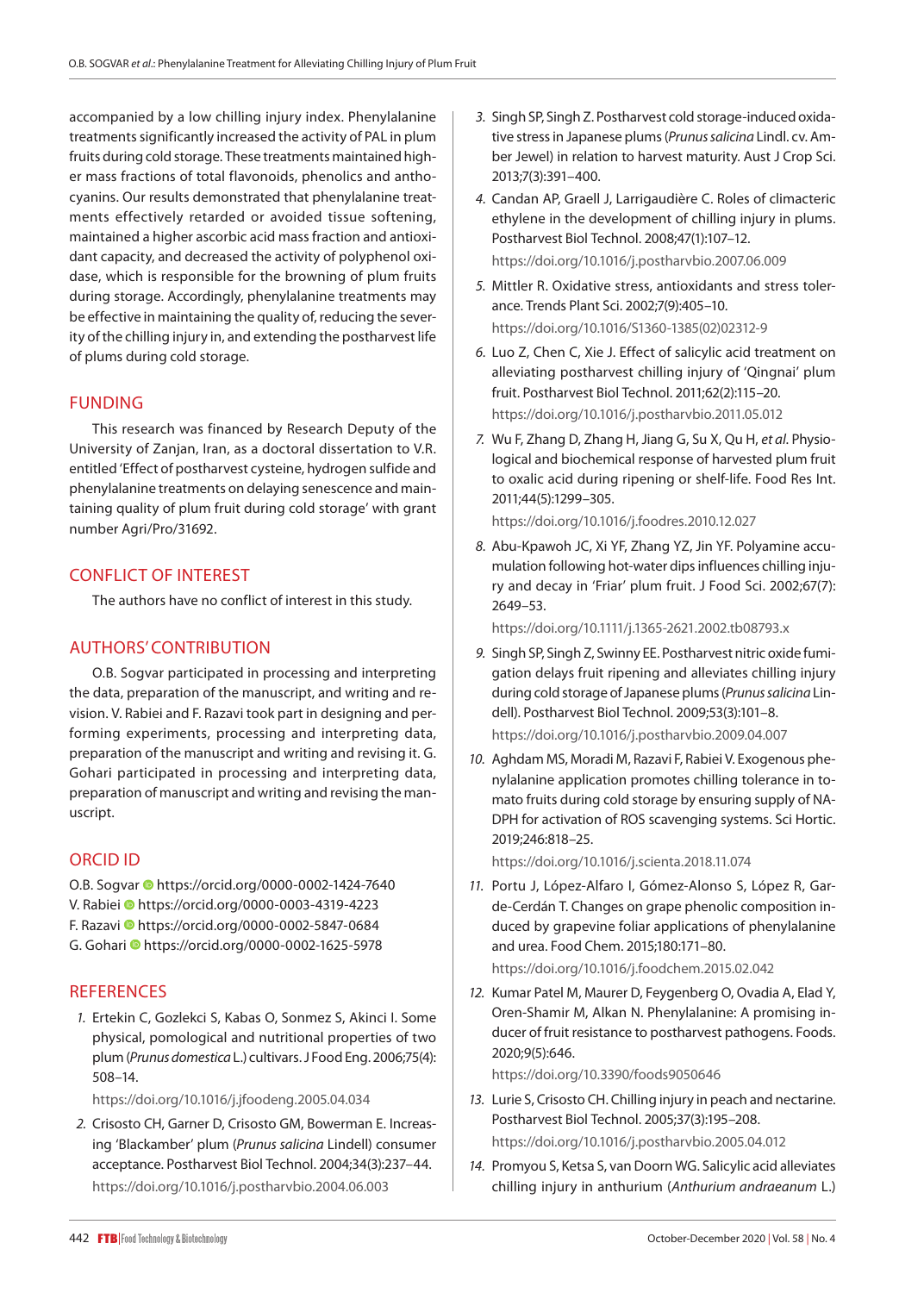flowers. Postharvest Biol Technol. 2012;64(1):104–10. <https://doi.org/10.1016/j.postharvbio.2011.10.002>

- *15.* Dhindsa RS, Plumb-Dhindsa P, Thorpe TA. Leaf senescence: Correlated with increased levels of membrane permeability and lipid peroxidation, and decreased levels of superoxide dismutase and catalase. J Exp Bot. 1981;32(1): 93–101. <https://doi.org/10.1093/jxb/32.1.93>
- *16.* Singleton VL, Rossi JA. Colorimetry of total phenolics with phosphomolybdic-phosphotungstic acid reagents. Am J Enol Vitic. 1965;16(3):144–58.
- *17.* Bouayed J, Hoffmann L, Bohn T. Total phenolics, flavonoids, anthocyanins and antioxidant activity following simulated gastro-intestinal digestion and dialysis of apple varieties: Bioaccessibility and potential uptake. Food Chem. 2011; 128(1):14–21.

<https://doi.org/10.1016/j.foodchem.2011.02.052>

*18.* Caleb OJ, Opara UL, Mahajan PV, Manley M, Mokwena L, Tredoux AGJ. Effect of modified atmosphere packaging and storage temperature on volatile composition and postharvest life of minimally-processed pomegranate arils (cvs. 'Acco' and 'Herskawitz'). Postharvest Biol Technol. 2013;79:54–61.

<https://doi.org/10.1016/j.postharvbio.2013.01.006>

- *19.* AOAC Official Method 967.21. Ascorbic acid in vitamin preparations and juices – 2,6-dichloroindophenol titrimetric method. Rockville, MD, USA: AOAC International; 1968.
- *20.* Razavi F, Hajilou J. Enhancement of postharvest nutritional quality and antioxidant capacity of peach fruits by preharvest oxalic acid treatment. Sci Hortic. 2016;200:95–101. <https://doi.org/10.1016/j.scienta.2016.01.011>
- *21.* Nguyen TBT, Ketsa S, van Doorn WG. Relationship between browning and the activities of polyphenoloxidase and phenylalanine ammonia lyase in banana peel during low temperature storage. Postharvest Biol Technol. 2003;30(2): 187–93.

[https://doi.org/10.1016/S0925-5214\(03\)00103-0](https://doi.org/10.1016/S0925-5214(03)00103-0)

- *22.* Kahn V. Polyphenol oxidase activity and browning of three avocado varieties. J Sci Food Agric. 1975;26(9):1319–24. <https://doi.org/10.1002/jsfa.2740260910>
- *23.* Bates LS, Waldren RP, Teare ID. Rapid determination of free proline for water-stress studies. Plant Soil. 1973;39(1):205–7. <https://doi.org/10.1007/BF00018060>
- *24.* Zhang Z, Huber DJ, Rao J. Antioxidant systems of ripening avocado (*Persea americana* Mill.) fruit following treatment at the preclimacteric stage with aqueous 1-methylcyclopropene. Postharvest Biol Technol. 2013;76:58–64. <https://doi.org/10.1016/j.postharvbio.2012.09.003>
- *25.* Bradford MM. A rapid and sensitive method for the quantitation of microgram quantities of protein utilizing the principle of protein-dye binding. Anal Biochem. 1976;72(1– 2):248–54.

[https://doi.org/10.1016/0003-2697\(76\)90527-3](https://doi.org/10.1016/0003-2697(76)90527-3)

*26.* Alexieva V, Sergiev I, Mapelli S, Karanov E. The effect of drought and ultraviolet radiation on growth and stress markers in pea and wheat. Plant Cell Environ. 2001;24(12): 1337–44.

<https://doi.org/10.1046/j.1365-3040.2001.00778.x>

- *27.* IBM SPSS, v. 20.0, IBM Corp, Armonk, NY, USA; 2011. Available from: https://www.ibm.com.
- *28.* Magazin N, Gvozdenovic D, Keserovic Z, Milic B. Fruit quality of Granny Smith apples picked at different harvest times and treated with 1-MCP. Fruits. 2010;65(3):191–7. <https://doi.org/10.1051/fruits/2010013>
- *29.* Casquero PA, Guerra M. Harvest parameters to optimise storage life of European plum 'Oullins Gage'. Int J Food Sci Technol. 2009;44(10):2049–54. <https://doi.org/10.1111/j.1365-2621.2009.02029.x>
- *30.* Valero D, Serrano M. Postharvest biology and technology for preserving fruit quality. Boca Raton, FL, USA: CRC Press; 2010.

<https://doi.org/10.1201/9781439802670>

*31.* Garde-Cerdán T, López R, Portu J, González-Arenzana L, López-Alfaro I, Santamaría P. Study of the effects of proline, phenylalanine, and urea foliar application to Tempranillo vineyards on grape amino acid content. Comparison with commercial nitrogen fertilizers. Food Chem. 2014;163:136– 41.

https://doi.org/10.1016/j.foodchem.2014.04.101

- *32.* Crisosto CH, Mitchell FG, Ju Z. Susceptibility to chilling injury of peach, nectarine, and plum cultivars grown in California. J Am Soc Hortic Sci. 1999;34(6):1116–8. <https://doi.org/10.21273/HORTSCI.34.6.1116>
- *33.* Aghdam MS, Bodbodak S. Physiological and biochemical mechanisms regulating chilling tolerance in fruits and vegetables under postharvest salicylates and jasmonates treatments. Sci Hortic. 2013;156:73–85. <https://doi.org/10.1016/j.scienta.2013.03.028>
- *34.* McCollum TG, McDonald RE. Electrolyte leakage, respiration, and ethylene production as indices of chilling injury in grapefruit. J Am Soc Hortic Sci. 1997;26(9):1191–2. <https://doi.org/10.21273/HORTSCI.26.9.1191>
- *35.* Kusvuran S, Kiran S, Ellialtioglu SS. Antioxidant enzyme activities and abiotic stress tolerance relationship in vegetable crops. In: Shanker AK, Shanker C, editors. Abiotic and biotic stress in plants – Recent advances and future perspectives. Rijeka, Croatia: InTech; 2016. pp. 481–3. <https://doi.org/10.5772/62235>
- *36.* Blokhina O, Virolainen E, Fagerstedt KV. Antioxidants, oxidative damage and oxygen deprivation stress: A review. Ann Bot. 2003;91(2):179–94.

<https://doi.org/10.1093/aob/mcf118>

*37.* Nukuntornprakit OA, Chanjirakul K, van Doorn WG, Siriphanich J. Chilling injury in pineapple fruit: Fatty acid composition and antioxidant metabolism. Postharvest Biol Tech